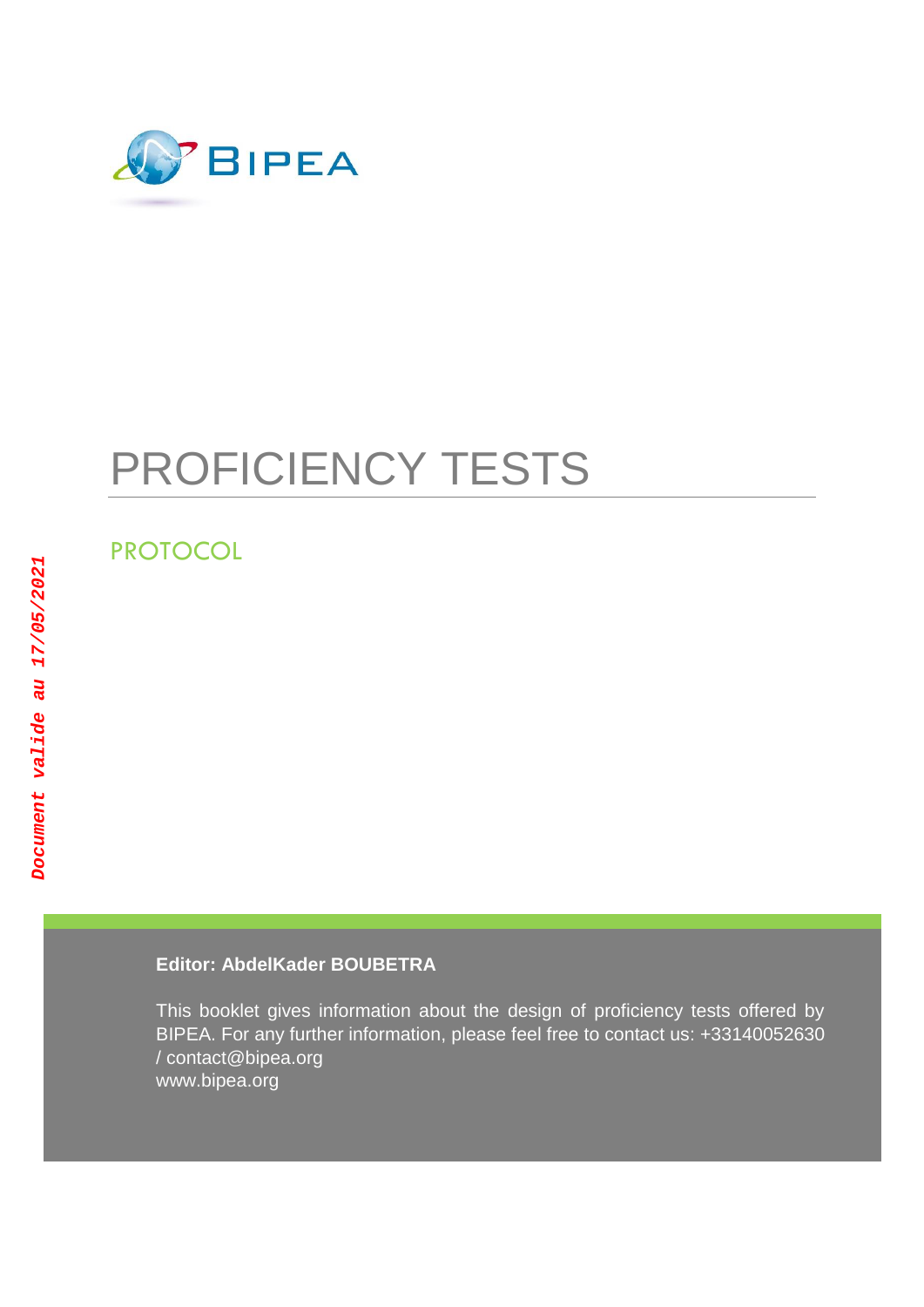| <b>BIPEA</b> |  |  |
|--------------|--|--|
|              |  |  |
|              |  |  |
|              |  |  |
|              |  |  |
|              |  |  |
|              |  |  |
|              |  |  |
|              |  |  |
|              |  |  |
|              |  |  |
|              |  |  |
|              |  |  |
|              |  |  |
|              |  |  |
|              |  |  |
|              |  |  |
|              |  |  |
|              |  |  |
|              |  |  |
|              |  |  |
|              |  |  |
|              |  |  |
|              |  |  |
|              |  |  |
|              |  |  |
|              |  |  |
|              |  |  |
|              |  |  |
|              |  |  |
|              |  |  |
|              |  |  |
|              |  |  |
|              |  |  |

Document valide au 17/05/2021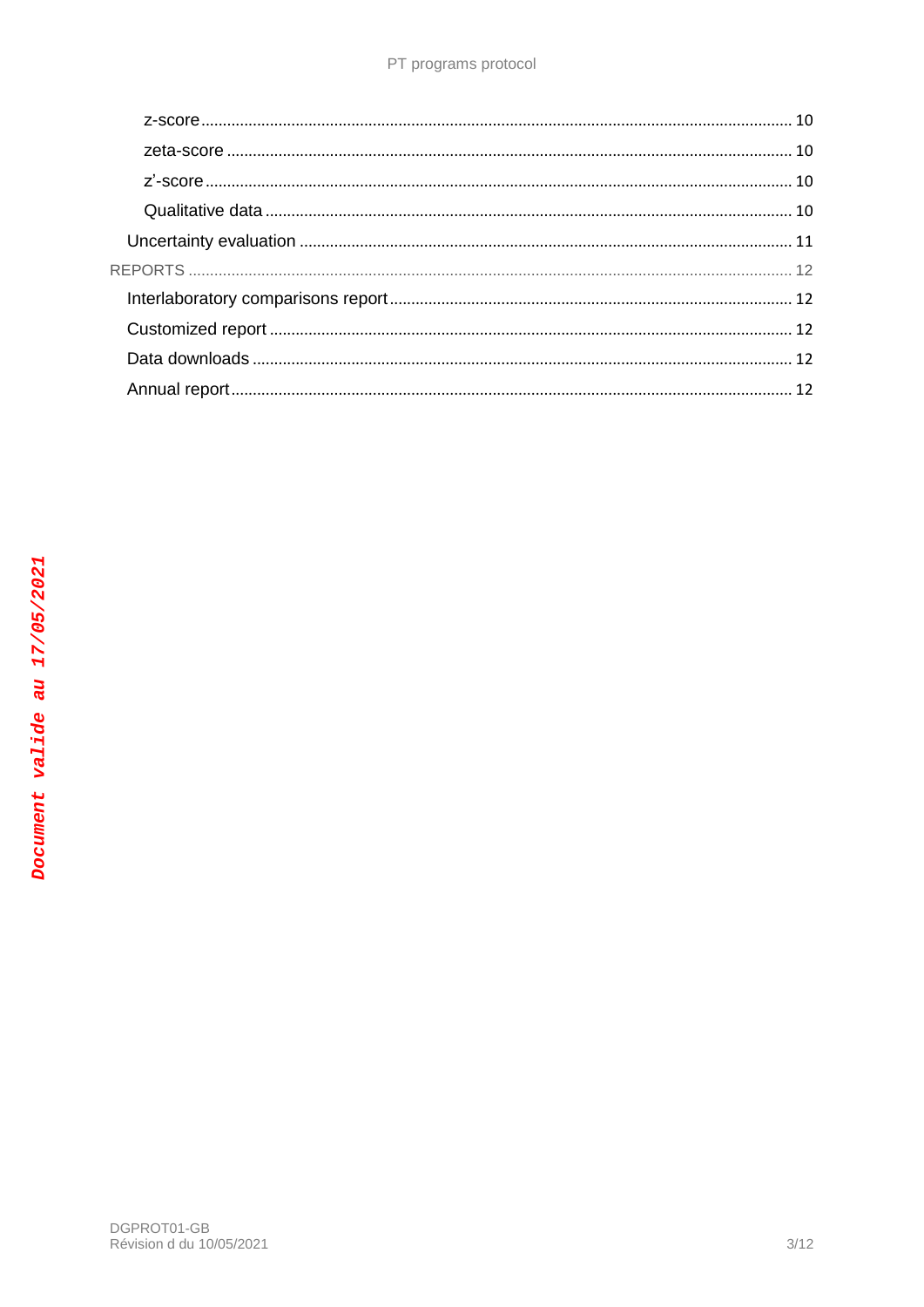# <span id="page-3-0"></span>BIPEA PRESENTATION

Created in 1970, BIPEA is a non-profit organization that provides proficiency testing programs in different fields including grain, food, environment and cosmetics.

# <span id="page-3-1"></span>GENERAL INFORMATION ABOUT PROFICIENCY TESTING PROGRAMS

#### <span id="page-3-2"></span>Proficiency test definition (EN ISO/CEI 17043)

Evaluation of a participant's performance against pre-established criteria through interlaboratory comparisons.

#### <span id="page-3-3"></span>Interlaboratory comparisons definition (EN ISO/CEI 17043)

Organization, execution and evaluation of measurements or tests on the same or similar entities by two or more laboratories under predetermined conditions.

#### <span id="page-3-4"></span>Proficiency testing's benefits

By taking part in a proficiency test, the laboratory gets an assessment of its performance that contributes to improve customer' confidence and identify problems within the laboratory.

It may also allow the determination of test / measurement methods' effectiveness and comparability, the uncertainties validation, staff training…

# <span id="page-3-5"></span>**Standards**

EN ISO/CEI 17043 « Conformity assessment – General requirements for proficiency testing » EN ISO 9001 « Quality system management – Requirements »

ISO 13528 « Statistical methods for use in proficiency testing by interlaboratory comparisons » EN ISO 5725 « Accuracy (trueness and precision) of measurement methods and results »

#### <span id="page-3-6"></span>Proficiency testing program

BIPEA offers proficiency testing programs that are annual programs composed by several rounds including a wide range of matrices.

These annual programs allow:

- Laboratories to get an evaluation of their performances in order to monitor themselves on the long run and highlight bias or drifts.
- BIPEA to enhance quality control performances through a range of three to thirty rounds depending on the program chosen

Proficiency testing schemes' schedules are available on BIPEA.

Laboratories can follow the delivery dates, analyses to be conducted, deadlines of data transmission and publication of interlaboratories testing reports.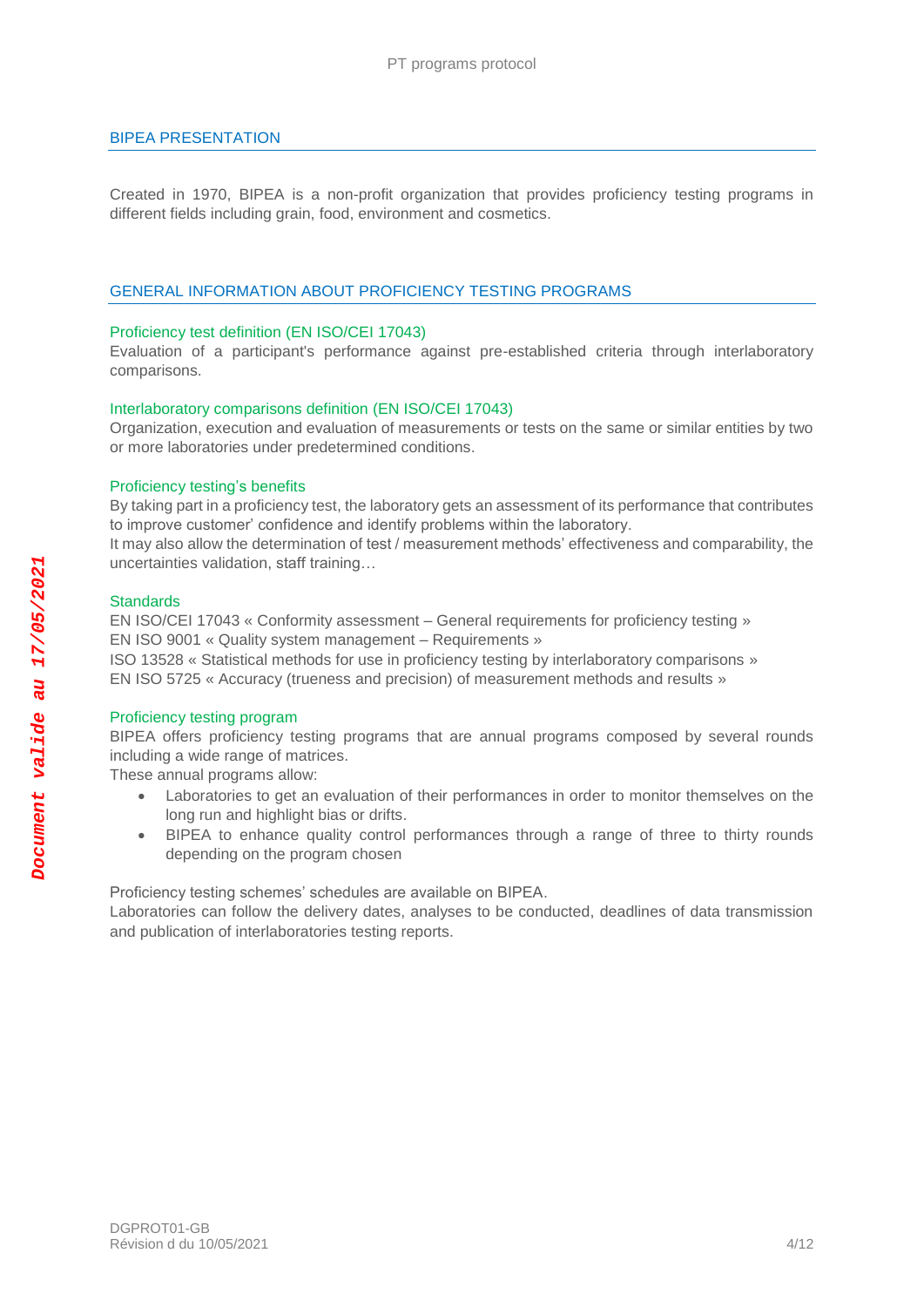# <span id="page-4-0"></span>ORGANIZATION OF A PROFICIENCY TESTING

# <span id="page-4-1"></span>Proficiency testing scheme

A proficiency test is determined by the following steps:

- Laboratories' registration,
- Shipment of the samples,
- Homogeneity and stability control of the samples,
- Dispatching of test materials,
- Report results and information,
- Statistical analysis of results with and estimation of assigned value,
- Evaluation of laboratory performance,
- Publication of the report for all participants.

#### <span id="page-4-2"></span>Coordination and responsability

#### **Coordinator**

<span id="page-4-3"></span>For each proficiency testing scheme, a technical advisor (from BIPEA staff) is in charge of the coordination of the tests. He especially assists the chairperson and guarantees the compliance with the requirements of ISO / IEC 17043 standard.

#### Chairperson (of commission)

<span id="page-4-4"></span>For each proficiency testing scheme, a chairperson is elected by the participants. He/She provides a specific technical competence the proficiency testing's program.

The missions of the chairperson are:

- bringing his/her technical expertise in the proficiency testing scheme
- approving the results of the statistical analysis before publication of the report
- approving the minutes and the annual report of the scheme which are prepared by BIPEA

The chairperson is the privileged discussion partner between BIPEA and the participants. He/She remains responsible for collecting potential new requests and needs.

#### Technical groups

<span id="page-4-5"></span>President can rely on a technical group composed of some participants to help him/her in his mission.

#### Technical management board

<span id="page-4-6"></span>The Technical Management Board is composed of technical experts:

- Chairpersons of each proficiency testing scheme,
- Scientific advisors,
- Members appointed for their expertise in specific areas.

The Technical Management Board is the advisory body of BIPEA (technical) Management. It is consulted for:

- The creation of a new proficiency testing scheme.
- The design of the general statistical model,
- Technical issues,
- New market development,
- Strategic focus.

The Technical Management Board meets at least once a year.

# <span id="page-4-7"></span>**Subcontracting**

BIPEA uses subcontractors for carrying out homogeneity and stability control. These analysis are performed by laboratories accredited according to ISO/IEC 17025 standard (when possible). If a subcontractor participate in a proficiency testing scheme, it will be treated the same way as the other participants.

By performing all other steps of the proficiency test, BIPEA ensure a continuous improvement of its proficiency testing schemes.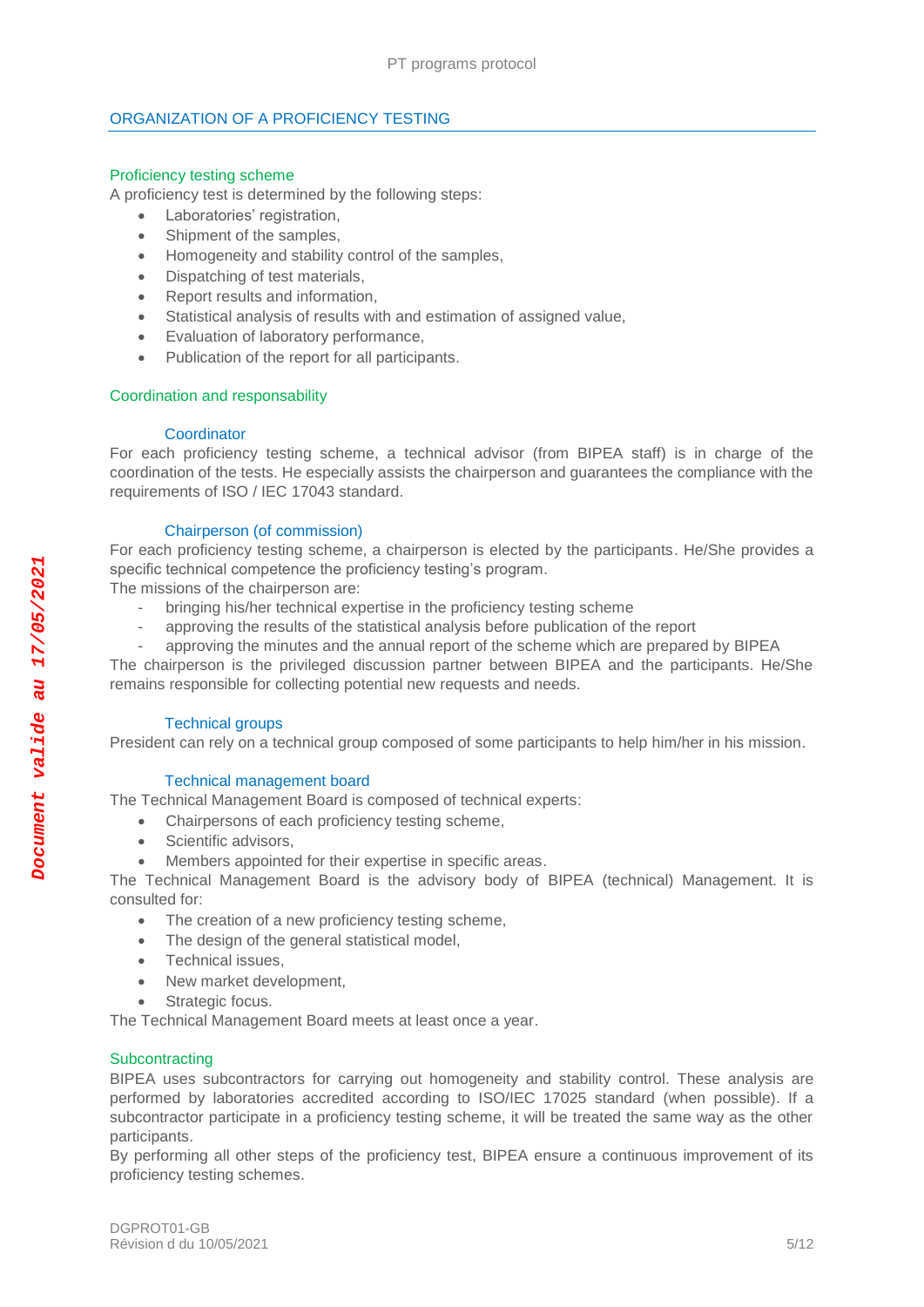# <span id="page-5-0"></span>COMMUNICATION WITH PARTICIPANTS

# <span id="page-5-1"></span>**Registration**

All laboratories performing physical, chemical, microbiological or sensory analyses can be interested in BIPEA interlaboratory proficiency tests.

Our policy is based on the analysis of the performance of the laboratories over time. The laboratories register at the beginning of the series to all the scheduled rounds. When the registration is made during the year, the laboratory is registered for all the remaining rounds of the annual series.

#### <span id="page-5-2"></span>Participation fees

The participation fees include:

- Annual fee, including membership fees for new members. Our non-profit status leads us to solicit a financial participation from the members to support administrative charges.
- Price of the proficiency testing program.
	- The terms and conditions are available on BIPEA's website [\(link\)](https://extranet.bipea.org/documents/information/GB/Standard-terms.pdf).

#### <span id="page-5-3"></span>**Confidentiality**

A coding system allows BIPEA to ensure the confidentiality of the information provided by the participants and anonymity of participants. A commitment of confidentiality is signed by all the BIPEA's staff and by the external partners (technical experts).

# Confidentiality of participants

<span id="page-5-4"></span>A "laboratory number" is assigned to each laboratory upon enrolment. This code is permanent and allows rapid identification.

BIPEA does not publish any directory of its members, nor list of participants in its proficiency testing program.

# Confidentiality of participants' data

<span id="page-5-5"></span>Identification of the results published in the interlaboratory comparisons report is ensured by a 4-digitcode randomly allocated to each of the participants: this code is named "edition code". It is confidential and temporary: it is changed every year at the beginning of each annual series.

#### <span id="page-5-6"></span>Claims.

If participants may have any concern please contact us by email:

- [contact@bipea.org](mailto:contact@bipea.org) or,
- [statistiques@bipea.org](mailto:statistiques@bipea.org) requests related to interlaboratory comparison reports.

Appropriate corrective actions are then implemented and communicated to the concerned laboratory.

# <span id="page-5-7"></span>**Contact**

BIPEA CAP 18 - 189, rue d'Aubervilliers 75018 PARIS FRANCE Tel : 33 (0) 1 40 05 26 30 Fax : 33 (0) 1 42 09 26 85 contact@bipea.org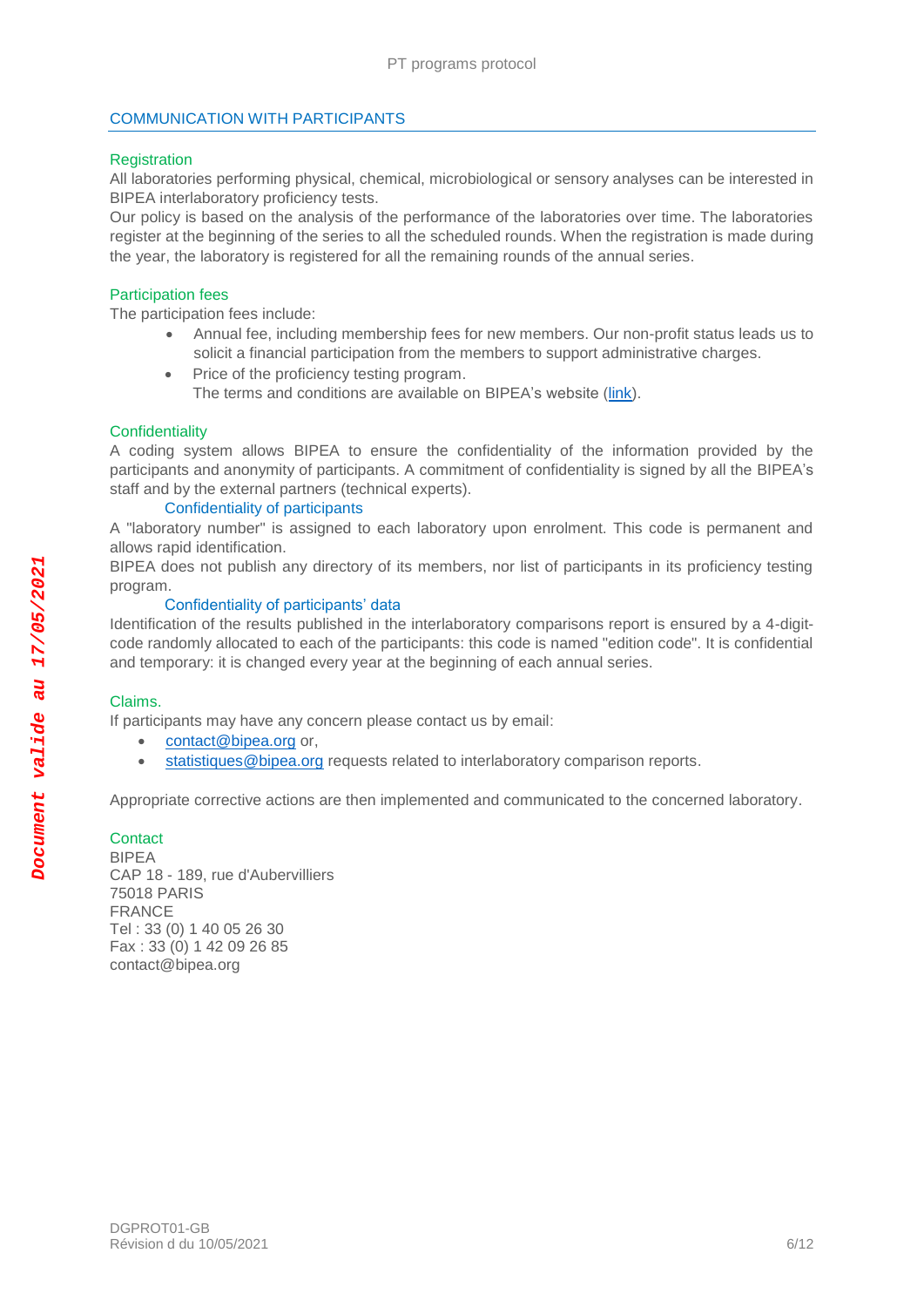# <span id="page-6-0"></span>PROFICIENCY TEST DESIGN

#### <span id="page-6-1"></span>Choice of raw material

The products used in the proficiency tests are selected to be as close as possible to real matrices analysed by laboratories on routine bases. Raw materials can be commercial products or not, used as they are or modified, spiked or processed.

# <span id="page-6-2"></span>Samples' production

Samples' production is adapted and depends on:

- The nature of the concerned product (liquid, powder, grains and granulated product, meat, fish, etc.)
- The needed characteristics.

The characteristics can be naturally present, added or spiked to reach the levels required by the participants. For homogeneity and stability reasons, the samples can be synthetic matrices. Equipment and process used are specific to each proficiency test. They enable to obtain:

- Samples produced according to industrialised, reproducible and robust process, with limited human intervention.
- Sufficient homogeneity Between-samples to meet the requirements of the test.
- Sufficient stability of the samples for the duration and the target of the test

The principle of the sample production used for each test is indicated in the interlaboratory comparisons report.

#### <span id="page-6-3"></span>Homogeneity and Stability control

Homogeneity and stability testing will be conducted according to the EN ISO 13528 standard. Once the homogeneity and stability are fulfilled to meet the requirements of the test, the samples are sent to the laboratories.

Homogeneity and stability checking's conclusion are indicated in the interlaboratory comparisons report. Nature and frequency of these checking depend on the testing programs.

They are determined by the coordinator, according to:

- The knowledge (bibliography, experimental studies, experts' advises, etc.),
- Experimental studies during the implementation of new proficiency tests,
- The results of the previous tests,
- The annual frequency of the proficiency tests.

An assessment of the homogeneity and stability results is performed after each test, by the examination of the results distribution compared to the characteristics of the samples or according to the date of analysis given by the laboratory, and by the observed standard deviations.

#### <span id="page-6-4"></span>Packaging and shipping

The samples are packed to ensure their integrity, and so that their characteristics do not evolve regarding the aim of the test. Some samples are shipped at monitored temperature (refrigerated or frozen parcels).

All shipments are made by express carrier. For laboratories outside Europe, shipments can be anticipated so that expected times of samples' delivery are the same as European laboratories.

# Analyses and methods

Once the shipment is done, participants can consult on BIPEA's website, in their member area, the instructions explaining how to manage the samples.

The analyses to be performed are also available. The laboratories choose analyses and methods for which they want to check their proficiency. The samples must be analysed according to the usual procedures applied in the laboratory.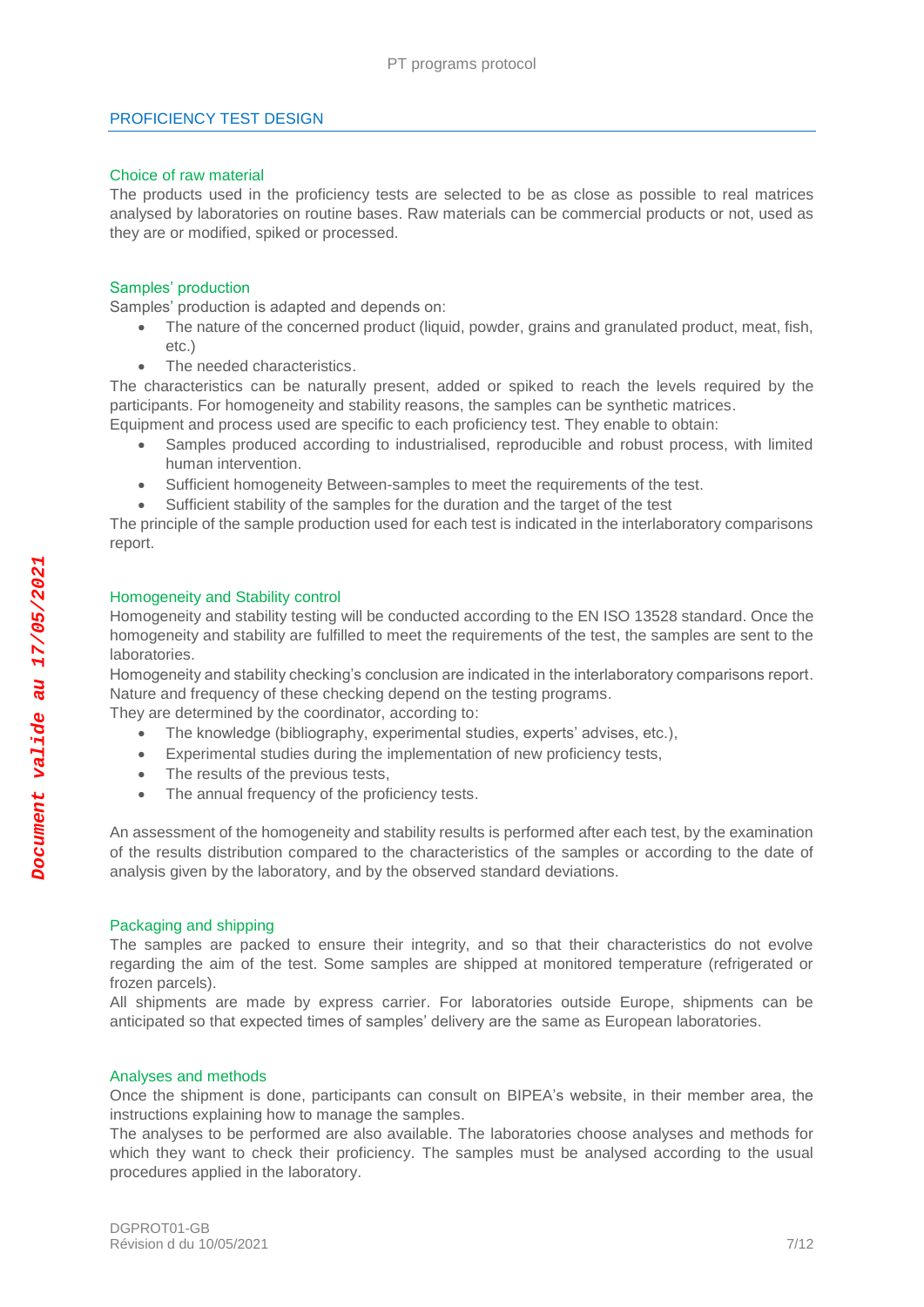# <span id="page-7-0"></span>Laboratories result's transmission

The laboratories enter their results on BIPEA's secured member area within results' submission deadline frame. Specific passwords are given to the laboratories upon registration, to be used either to enter the results, or to validate them. "INPUT" password can be communicated to all operators. "VALID" password must only be used by authorized staff to validate laboratory's results.

Even when results are already transmitted to BIPEA, they can be modified before the deadline: in order to do so you have to repeat the whole result transmission procedure. To confirm the safe submission of the results, a transmission code is sent to the laboratory, if any doubt this code prevails. The progress of result submission can be checked at any time on the member area, they will appear either as "free", "in progress" or "transmitted".

If the results are not transmitted, one or two alerts are sent to the laboratory two to five days before the deadline of results submission.

Beyond the deadline, the results cannot be entered into the member area anymore.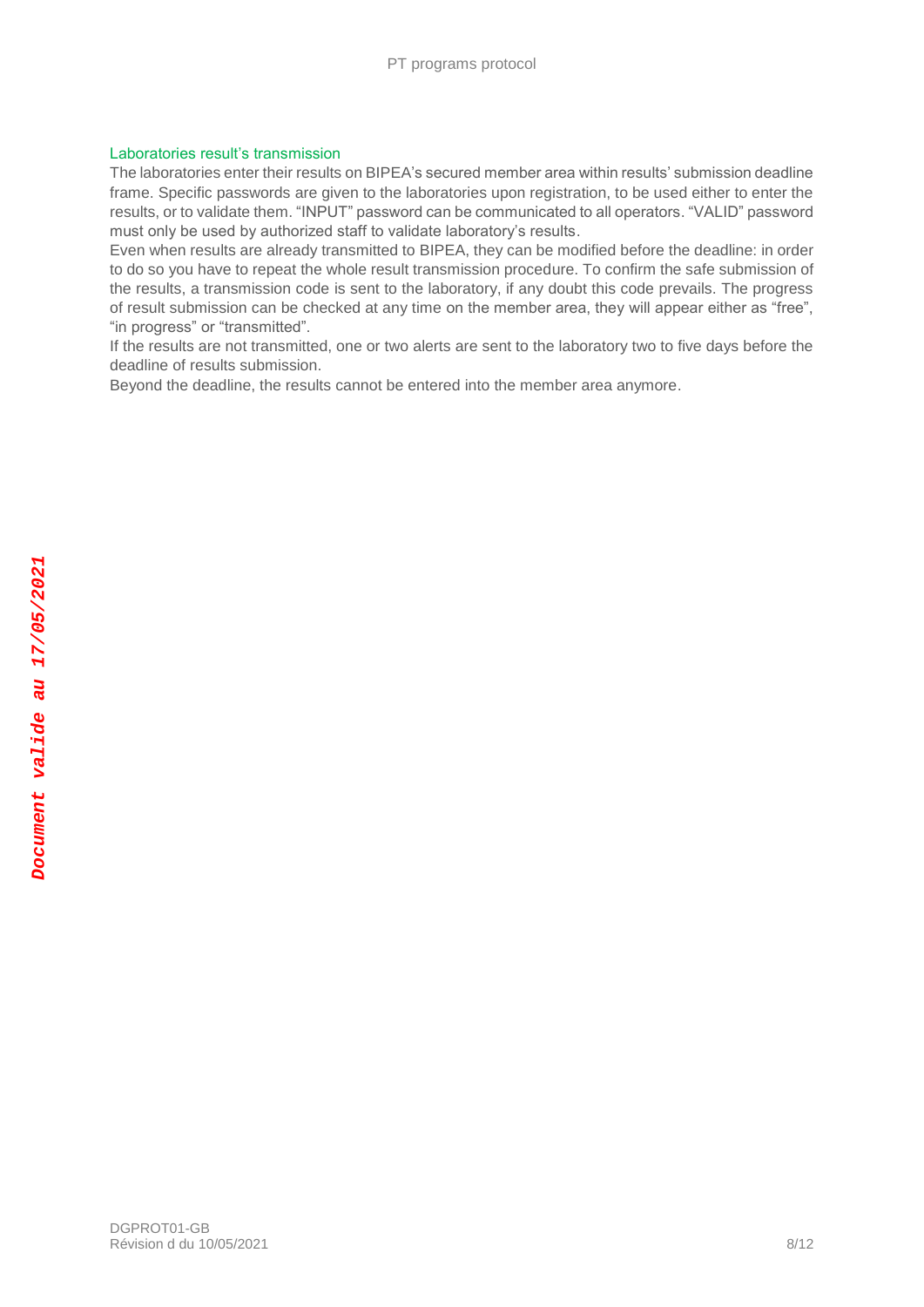# <span id="page-8-0"></span>DATA ANALYSIS AND PERFORMANCE ASSESSMENT

The aim of BIPEA's interlaboratory comparisons is to enable the laboratory to control the trueness of its analysis results. This control is carried out through the comparison with an assigned value.

The statistical treatment is performed according to ISO 13528 standard "Statistical methods for use in proficiency testing by interlaboratory comparisons".

The way to estimate the assigned value and the tolerance is defined and validated by the technical group of each proficiency testing scheme.

# <span id="page-8-1"></span>Assigned value

The assigned value or "conventionally true value" (X) corresponds to the value assigned to an analytical parameter for the proficiency test. This value is either:

- determined before the test,
	- o using values which come from the formulation
	- $\circ$  using a value which comes from measurements on national standard device for which metrological traceability is established
- estimated at the end of the test, using consensus values which come,
	- $\circ$  either from the results of a group of well-known and controlled participating laboratories (the selection criteria are determined by the specialized Commission),
	- o either from the results of all the participating laboratories

The selected estimator is the mean value coming from the application of the robust algorithm A of ISO 13528 standard. This assigned value is provided with its standard uncertainty which allows to quantify the confidence that can be granted to this assigned value. If another estimator is used, it is then indicated in the corresponding interlaboratory comparison report.

In any case, the robust mean value is compared with other estimators such as median or mode.

If less than eight results are used to estimate the assigned value, this one is provided for indicative purpose only. The assessment of the trueness must therefore be carefully taken into account due the low number of values.

If the number of results is less than four, no assigned value is estimated.

For quantitative results in microbiology, a logarithmic transformation (log10) of the analytical results is carried out and all the statistical calculations are performed with transformed data.

# <span id="page-8-2"></span>Performance criteria

# Tolerance value determination

The assessment of the trueness of a result is carried out through the use of a tolerance value (VT):

- determined before the test. It could be:
	- o a prescription value or a regulatory value,
	- o a performance aim of the participants,
	- $\circ$  a value from the reproducibility standard deviation of the standardized analytical method,
	- $\circ$  a value from the standard deviation of the results of the participants during a round of a proficiency test.
- estimated at the end of the test, using the observed dispersion:
	- o either from the results of a group of well-known and controlled participating laboratories (the selection criteria are determined by the specialized Commission),
	- o either from the results of all the participating laboratories.

In general, the selected tolerance value is a performance objective defined before the test by the technical group and known by the participants before the test. It is often coming from the standard deviations of the results of the participants observed during previous cycles of proficiency tests. By default, the tolerance value is twice the standard deviation of the results of the considered test.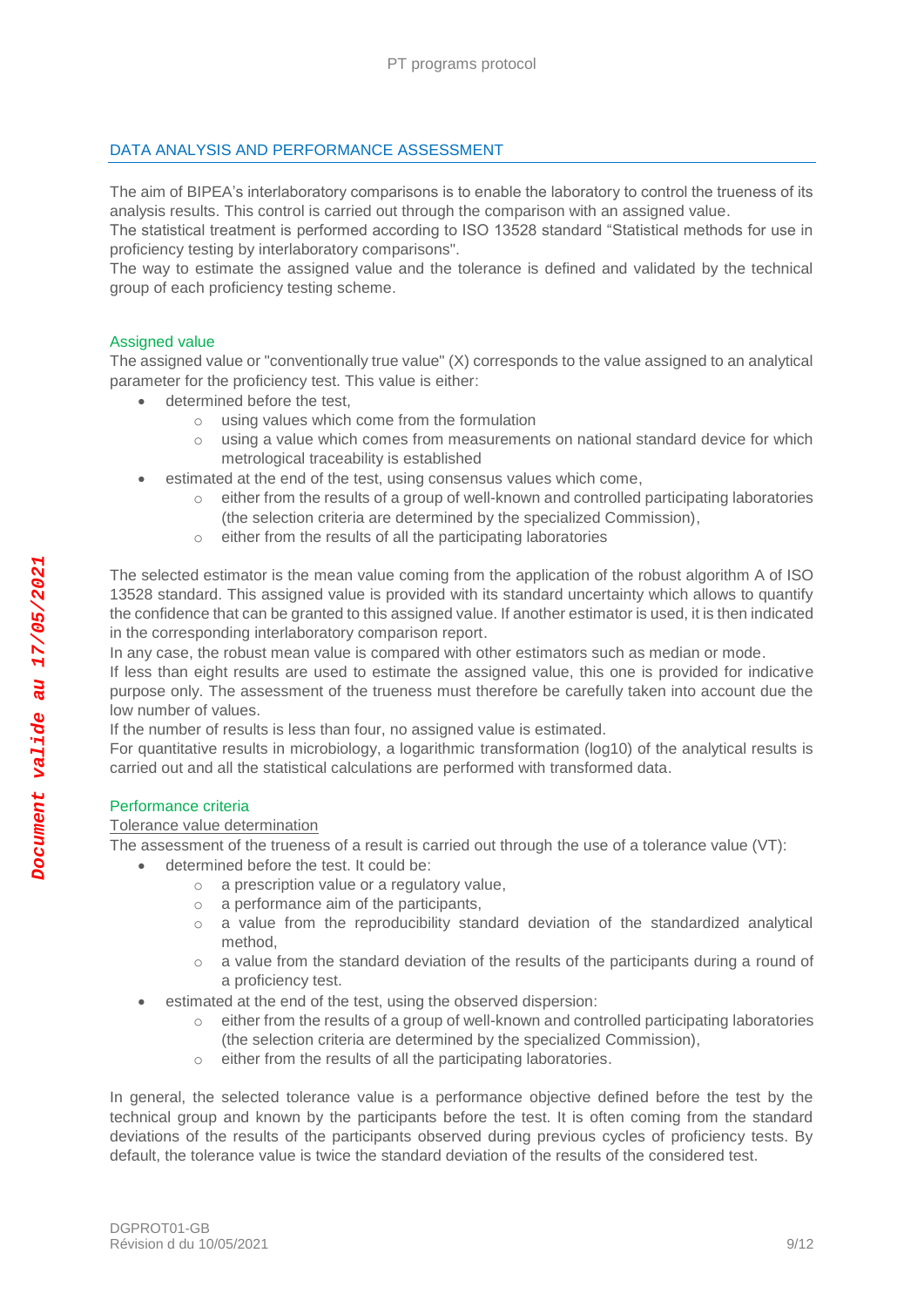Half of the tolerance value chosen by the technical Commission gives the standard deviation for proficiency assessment according to ISO 13528 standard.

$$
\sigma_{pt}=\frac{VT}{2}
$$

For each analytical parameter, the defined tolerance value is written in the interlaboratory comparisons report.

#### <span id="page-9-0"></span>Statistical assessment

The performance assessment is performed by positioning the participants' results in relation to numerical limits. It is preferably expressed in the unit of the measurand in order to link the performance evaluation directly to the measurement error.

The cases below are applied to quantitative variables.

To assess the proficiency of the laboratories, the tolerance value is used to define an interval around the assigned value. Inside this interval [assigned value  $\pm$  tolerance value], by convention, a measurement or test result (*x*) is considered as true and laboratories proficiency as acceptable.

#### z-score

<span id="page-9-1"></span>The z-score is calculated using the assigned value (*xpt*) and half of the tolerance value (VT/2). A z-score with an absolute value above 2.0 is considered as a warning signal; a z-score with an absolute value above 3.0 is considered as an action signal.

$$
z = \frac{(x - x_{pt})}{\left(\frac{VT}{2}\right)}
$$

The z-score expresses the result of the laboratory (*x*) as a number without unit.

#### zeta-score

<span id="page-9-2"></span>The ζ-score is calculated using the assigned value, the standard uncertainty of the assigned value and the standard uncertainty of the laboratory. The ζ-score can be used in the same way as the z-score with the limit values of 2.0 and 3.0.

$$
\zeta = \frac{x - x_{pt}}{\sqrt{u_x^2 + u_{x_{pt}}^2}}
$$

The ζ-score is calculated only if the following conditions are fully satisfied:

- the assigned value is estimated independently from the results of the proficiency test,
- the uncertainty of the result provided by the participant is properly mastered by the laboratories.

#### z'-score

<span id="page-9-3"></span>The z' score is calculated using the assigned value, the standard uncertainty of the assigned value and the standard deviation for proficiency assessment. The z' score can be interpreted using the same critical values 2.0 and 3.0 as for the z-score.

$$
\mathbf{z}' = \frac{x - x_{pt}}{\sqrt{\sigma_{pt}^2 + u_{x_{pt}}^2}}
$$

The z' score is applied after verification of the condition for limiting the standard uncertainty on the assigned value and its consequences and is transposed in the Bipea proficiency tests in the form of an enlargement of the tolerance value (VT').

#### Qualitative data

<span id="page-9-4"></span>In the case of qualitative data, the evaluation of performance is carried out in the form of comments or recommendations available in RCIL. For some cases of binary qualitative variables for which several series of samples of different levels are sent, the evaluation is carried out by comparing the individual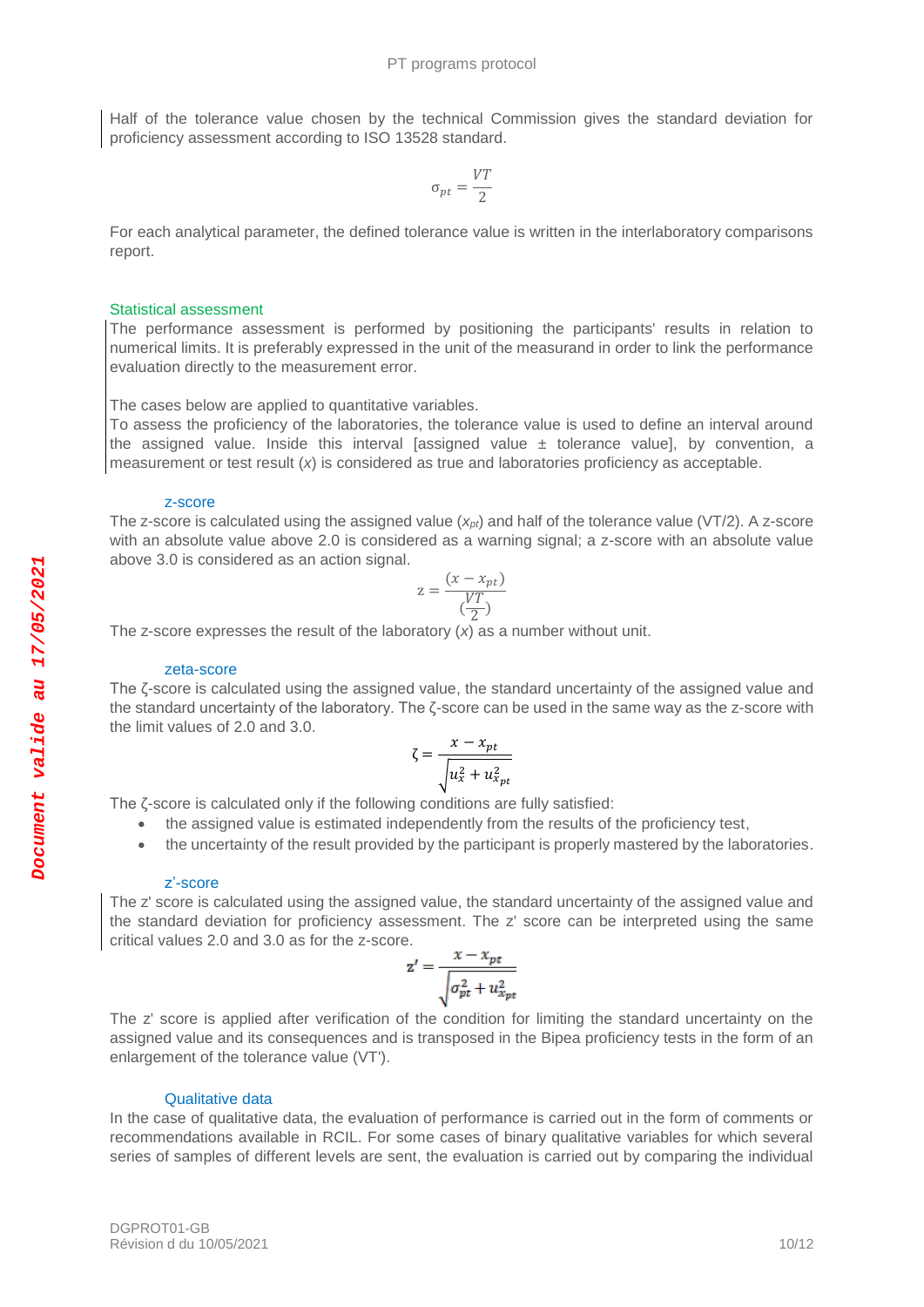relative specificity (rsp), relative sensitivity (rse) and relative accurary (rAC) to the limits set by the Technical Commission.

# <span id="page-10-0"></span>Uncertainty evaluation

In a proficiency testing scheme, the uncertainty claimed by the laboratories can be asked for a specific proficiency test. Two informative indicators, calculated from the expanded uncertainty of the assigned value (U*xpt*) and the standard deviation of the results of the participants (s\*), allow each participant to place its uncertainties in regards of:

- a minimum value, Min  $U_x = U_{xpt}$  ( $k = 2$ )
- a maximum value, Max  $U_x = 3 \times s^*$  ( $k = 2$ ).

If the uncertainty of the laboratory is outside the borders defined above, the laboratory is invited to check the value or the estimation of its uncertainty. However, an uncertainty below the minimum or above the maximum can remain correct.